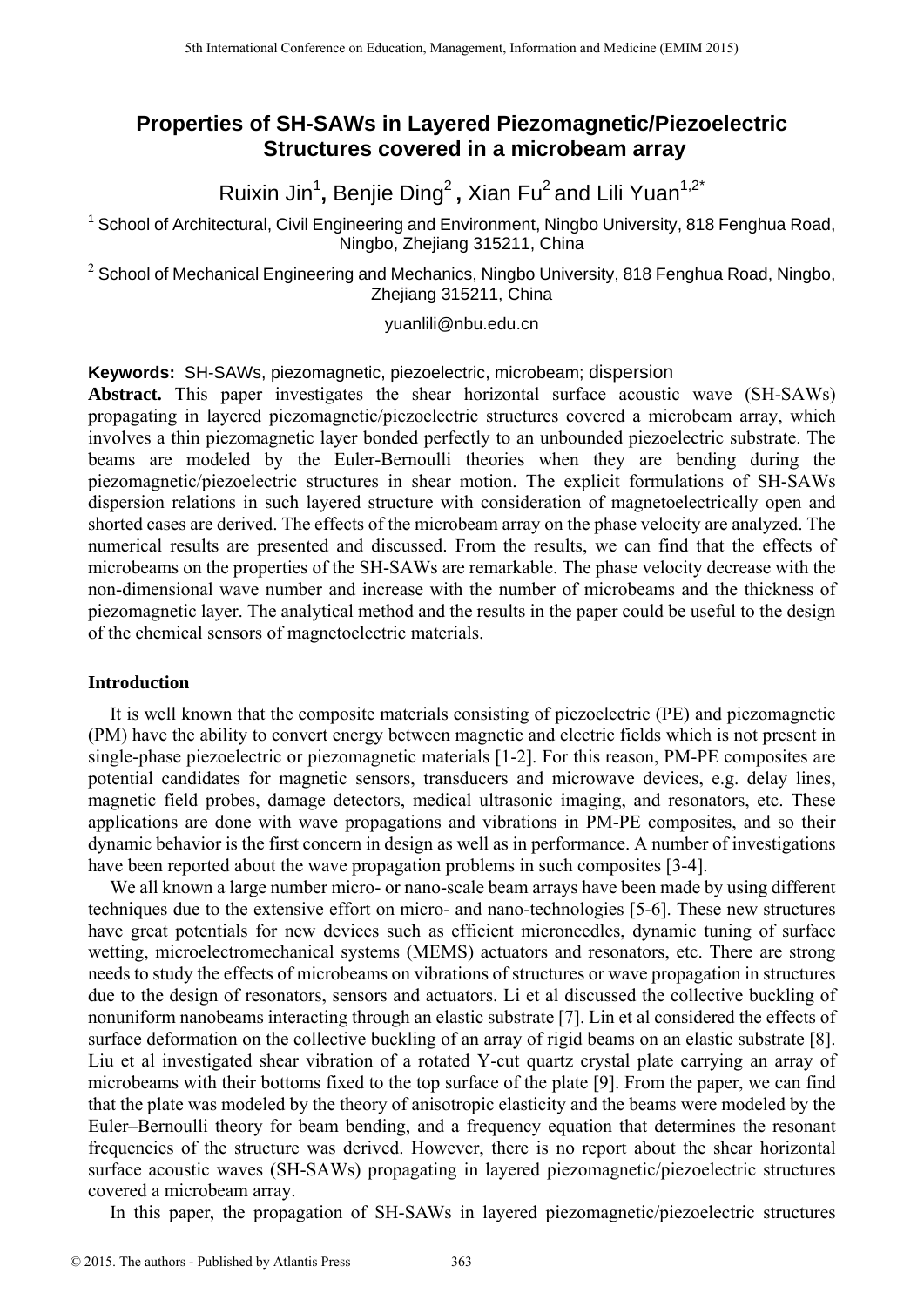carrying an array of microbeams is investigated. The microbeams are modeled by the Euler-Bernoulli theories when they are bending during the piezoelectric structures in shear motion. The dispersion relations are calculated and discussed in detail.

#### **Formulation of the problem**

The layered magnetoelectric structure carrying an array of microbeams illustrated as Figure.1, where a half-space piezoelectric substrate is covered by a piezomagnetic thin layer.



Figure 1. A piezoelectric half space with a piezomagnetic Figure 2. Notation and coordinate system layer covered a microbeam array for beam bending

The piezomagnetic and piezoelectric materials are polarized along the *z*-direction. We here only consider the so-called anti-plane wave propagation problem. The displacement components, the electric potential and the magnetic potential are assumed as

$$
u(x, y, t) = 0, v(x, y, t) = 0, w = w(x, y, t), \phi = \phi(x, y, t), \psi = \psi(x, y, t),
$$
\n(1)

where *u*, *v*, *w* are the displacement components in *x*, *y* and *z* direction, respectively;  $\phi$  is electric potential, and  $\psi$  is magnetic potential.

For linearly magnetoelectric materials, the equilibrium equations of elasticity without body forces and the Gauss's law of magneto-electrostatics without free charge are given as follows  $\sigma_{ii,j} = \rho \ddot{u}_i, D_{i,j} = 0, B_{i,j} = 0, i, j = 1,2,3,$  (2) where  $\sigma_{ii}$ , *D<sub>i</sub>* and *B<sub>i</sub>* are the stress, electric displacement and magnetic induction (i.e., magnetic flux)

components, respectively,  $\rho$  is the mass density. The subscript comma denotes a partial derivative with respect to the coordinates, and a superimposed dot represents the derivative with respect to the time.

For an anisotropic and linearly magneto-electro-elastic solid, the coupled constitutive relation can be written as

$$
\sigma_i = c_{ik}\gamma_k - e_{ki}E_k - f_{ki}H_k,
$$
  
\n
$$
D_i = e_{ik}\gamma_k + \varepsilon_{ik}E_k + g_{ik}H_k,
$$
  
\n
$$
B_i = f_{ik}\gamma_k + g_{ik}E_k + \mu_{ik}H_k,
$$
\n(3)

where  $\gamma_i$ ,  $E_i$ , and  $H_i$  are the strain, electric field, and magnetic field components, respectively;  $c_{ii}$ ,  $\varepsilon_{ij}$  and  $\mu_{ij}$  are the elastic, dielectric, and magnetic permeability coefficients, respectively;  $e_{ij}$ ,  $f_{ij}$ and  $g_{ij}$  are the piezoelectric, piezomagnetic, and magneto-electric coefficients, respectively. Substituting the equations (1), (3) into equations (2), the coupling wave equations and the constitutive equations can be obtained as

$$
c_{44}\nabla^2 w + e_{15}\nabla^2 \phi + f_{15}\nabla^2 \psi = \rho \frac{\partial^2 w}{\partial t^2},
$$
  
\n
$$
e_{15}\nabla^2 w - \varepsilon_{11}\nabla^2 \phi - g_{11}\nabla^2 \psi = 0,
$$
  
\n
$$
f_{15}\nabla^2 w - g_{11}\nabla^2 \phi - \mu_{11}\nabla^2 \psi = 0,
$$
\n(4)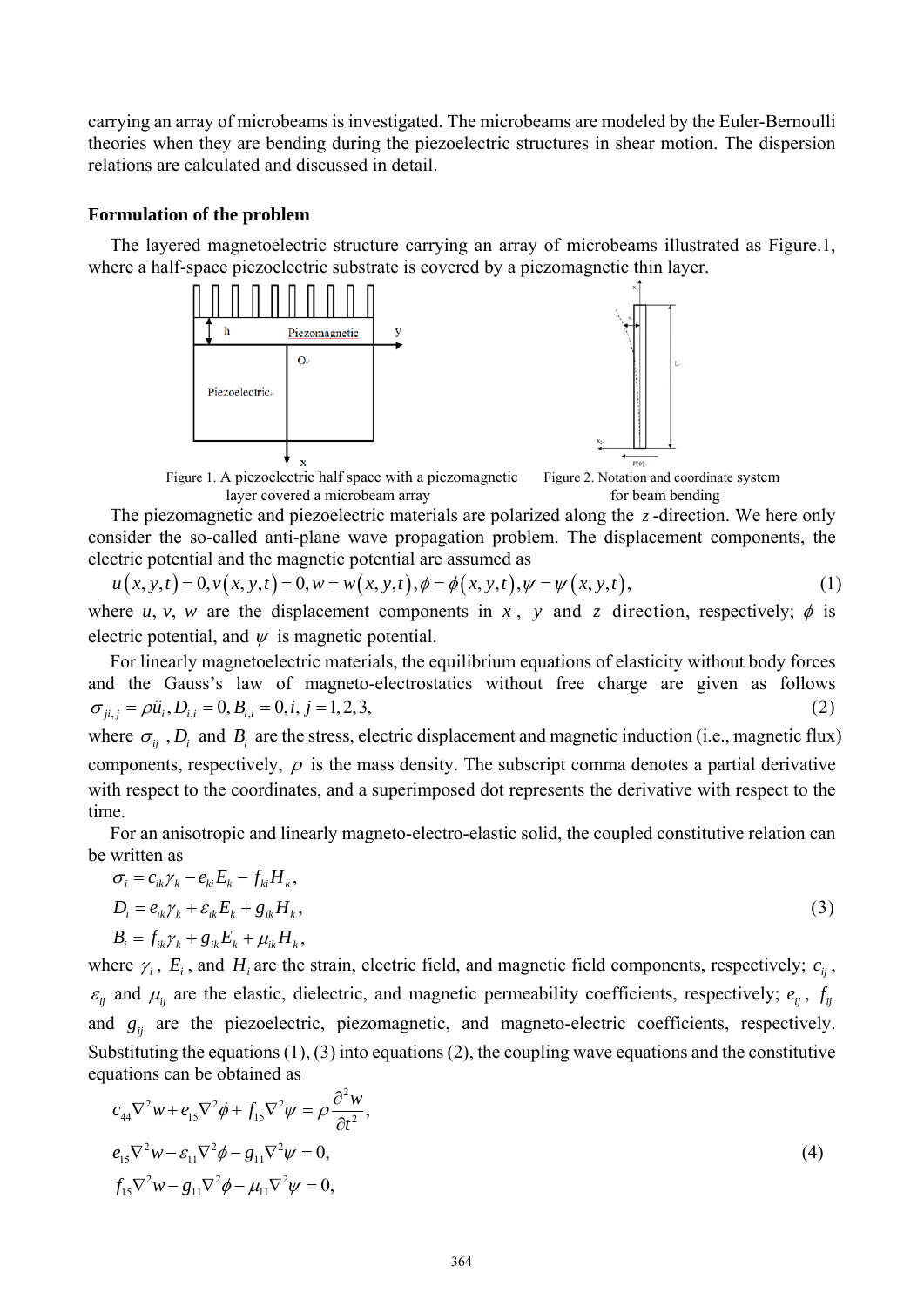where  $2\,\overline{\partial}^2$   $\overline{\partial}^2$  $x^2$   $\partial y^2$  $\nabla^2 = \frac{\partial^2}{\partial x^2} + \frac{\partial^2}{\partial y^2}$  $\partial x^2$   $\partial$ is the two-dimensional Laplacian operator in the Cartesian coordinates.

# **Equations and fields of the beam**

For the flexural motion of the beams, we use the Euler-Bernoulli theory of bending [10, 11]. By calculating, we can get the shear force at the bottom as

 $V(0) = CEIf'''(0, EI, \hat{\rho}A, L, \omega) \exp[i k(y - ct)],$  (5)

#### **Continuity conditions and boundary conditions**

The continuity conditions at the interface between the thin piezomagnetic layer and the piezoelectric substrate are written as

$$
w^e(0, y, t) = w(0, y, t), \quad \sigma_{xz}^e(0, y, t) = \sigma(0, y, t), \phi^e(0, y, t) = \phi(0, y, t), \quad D_x^e(0, y, t) = D(0, y, t), \psi^e(0, y, t) = \psi(0, y, t), \quad B_x^e(0, y, t) = B(0, y, t).
$$
\n(6)

Assume the number density of the beams per unit area of the elastic surface is N. There are two typical cases being considered in this study, namely, the magneto-electrically open and the sh orted surface conditions. The magneto-electrically open conditions are written as

$$
\sigma_{xz}(-h, y, t) = NV(0), \phi(-h, y, t) = \phi^0(-h, y, t), \quad w(-h) = -v(0),
$$
  
\n
$$
\psi(-h, y, t) = \psi_0(-h, y, t), D_x(-h, y, t) = D_0(-h, y, t), B_x(-h, y, t) = B_0(-h, y, t).
$$
\n(7)

The magneto-electrically shorted conditions are given as

$$
\sigma_{xz}(-h, y, t) = NV(0), w(-h) = -v(0),
$$
  
\n
$$
\phi(-h, y, t) = 0, \ \psi(-h, y, t) = 0.
$$
\n(8)

### **Solution of the problem**

We consider the displacement, electric potential and magnetic potential of Eqs. (4) of piezomagnetic layer as

$$
w(x) = [A_1 \cos(kbx) + A_2 \sin(kbx)]e^{ik(y-ct)},
$$
  
\n
$$
\phi(x) = [A_3 e^{kx} + A_4 e^{-kx}]e^{ik(y-ct)},
$$
  
\n
$$
\psi(x) = \left[\frac{f_{15}}{\mu_{11}}A_1 \cos(kbx) + \frac{f_{15}}{\mu_{11}}A_2 \sin(kbx) + A_5 e^{kx} + A_6 e^{-kx}\right]e^{ik(y-ct)},
$$
\n(12)

where  $b = \sqrt{\rho c^2 / \overline{c}_{44}} - 1$  and  $\overline{c}_{44} = c_{44} + \frac{J_{15}}{m}$ 11  $\overline{c}_{44} = c_{44} + \frac{f_{15}^2}{f_{15}^2}$ .  $= c_{44} + \frac{J_{15}}{\mu_{11}^m}$ . *A*<sub>1</sub>, *A*<sub>2</sub>, *A*<sub>3</sub>, *A*<sub>4</sub>, *A*<sub>5</sub> and *A*<sub>6</sub> are unknowns to be

determined.

The displacement, electric potential and magnetic potential of piezoelectric substrate are given as

$$
w^{e}(x) = A_{1}^{e} e^{-kb^{e}x} e^{ik(y-ct)},
$$
  
\n
$$
\psi^{e}(x) = A_{2}^{e} e^{-kx} e^{ik(y-ct)},
$$
  
\n
$$
\phi^{e}(x) = \left[ \frac{e_{15}}{\varepsilon_{11}^{e}} A_{1}^{e} e^{-kb^{e}x} + A_{3}^{e} e^{-kx} \right] e^{ik(y-ct)},
$$
\n(13)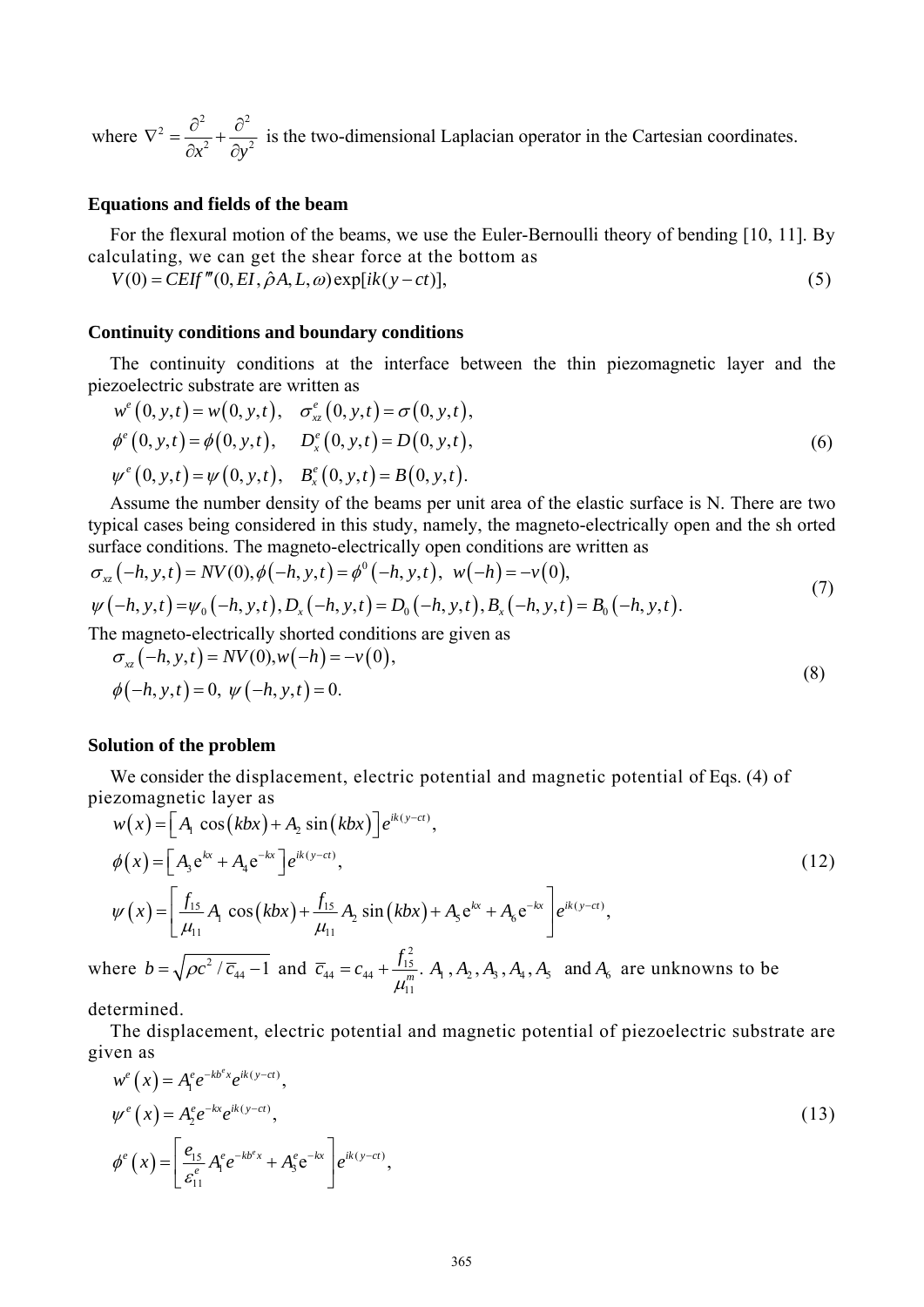where  $b^e = \sqrt{1 - \rho^e c^2 / \overline{c}_{44}^e}$  and  $\overline{c}_{44}^e = c_{44}^e + \frac{e_{14}^2}{\sigma_{44}^e}$  $\frac{e}{44} = c_{44}^e + \frac{e_{15}^e}{e_{44}^e}$ 11  $e_{44}^e = C_{44}^e + \frac{e_{15}^e}{e^e}.$  $\overline{c}_{44}^e = c_{44}^e + \frac{e_{15}^2}{\varepsilon_{12}^e}$ .  $A_1^e$ ,  $A_2^e$  and  $A_3^e$  are unknown constants.

#### **Solutions of equations**

Inserting Eqs. (12), (13) and their corresponding components of stress and displacement into boundary and continuity conditions, we can obtain the algebraic equations of the unknowns

 $[A][C] = 0.$  (14)

In order to obtain the nontrivial solutions of the above-mentioned unknown constants, the determinant of the coefficient matrix of these linear algebraic equations must equal zero, i.e.  $|A| = 0$ . So the dispersive relations of the magneto-electrically open and shorted case can be obtained.

#### **Numerical results**

For the numerical calculations, the piezomagnetic material is assumed to be  $CoFe<sub>2</sub>O<sub>4</sub>$ , and the piezoelectric substrate material is *BaTiO*<sub>3</sub>. Unless otherwise specified, the thickness of piezomagnetic layer is assumed to be  $h = 0.1$  *mm* and the beams are considered of ZnO with  $\hat{p} = 5600kg / m^3$ ,  $E = 40GPa$ ,  $L = 1 \mu m$ ,  $N = 5 \times 10^{10} / m^2$  and diameter  $D = 0.1 \mu m$ .

Fig.3 and Fig.4 show the phase velocity of the first-order mode for magnetoelectrically open and shorted cases with different *N* , respectively. The calculation results for different number of microbeams are figured for a contrast. We can find the phase velocity decrease with the non-dimensional wavenumber, while increase with the number of the microbeams.

In order to show effect of the thickness of piezomagnetic layer, Fig.5 and Fig.6 show the phase velocity of the first-order mode for magnetoelectrically open and shorted cases, respectively. It can be found that the phase velocity increase with the thickness of piezomagnetic layer.







open case with different *N* shorted case with different *N*



Figure.5 Dispersive relationship for magnetoelectrically Figure.6 Dispersive relationship for magnetoelectrically Figure.6 Dispersive relationship for magnetoelectrically open case with different *h* shorted case with different *h*